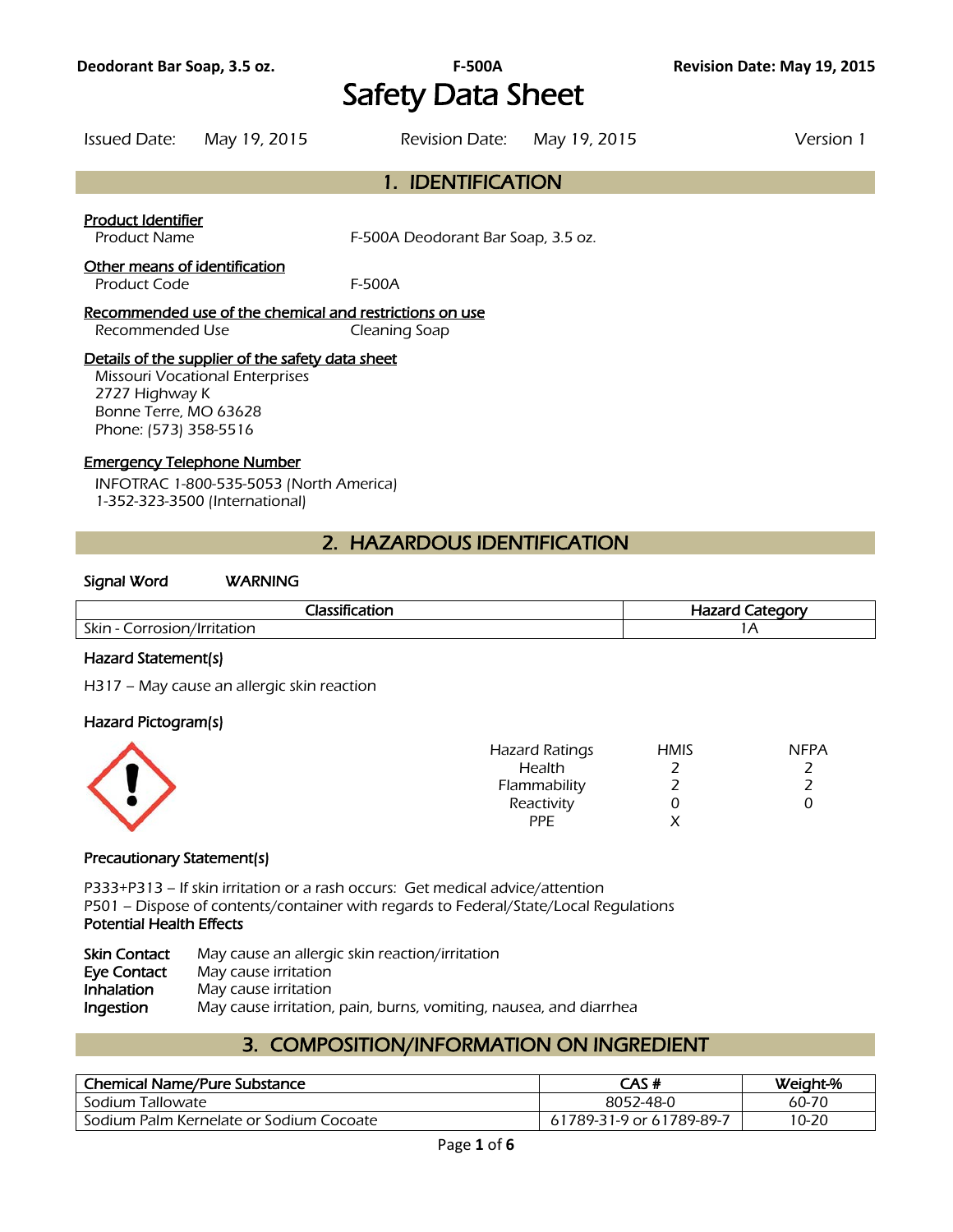| Deodorant Bar Soap, 3.5 oz.<br><b>F-500A</b> |  | Revision Date: May 19, 2015 |           |
|----------------------------------------------|--|-----------------------------|-----------|
| Water                                        |  | 7732-18-5                   | $10 - 20$ |
| Glycerin                                     |  | $56 - 81 - 5$               | $5 - 10$  |
| Pentasodium Pentetate                        |  | $140-01-2$                  |           |
| Sodium Chloride                              |  | 7647-14-5                   | $\leq$    |
| Tetrasodium Etidronate                       |  | 3794-83-0                   |           |
| Dial Type Fragrance                          |  | Proprietary                 |           |

\*\*If Chemical Name/CAS No is "proprietary" and/or Weight-% is listed as a range, the specific chemical identity and/or percentage of composition has been withheld as a trade secret.

# 4. FIRST-AID MEASURES

| General Advice      | If you feel unwell, seek medical advice (show label where possible).                                                                                              |
|---------------------|-------------------------------------------------------------------------------------------------------------------------------------------------------------------|
| Eye Contact         | Remove contact lenses. Immediately flush eyes with water for at least 15 minutes while<br>holding eyelids open. Get medical attention if irritation persists.     |
| <b>Skin Contact</b> | Immediately flush with water. Wash contaminated areas with soap and water. If irritation<br>persists, seek medical attention.                                     |
| <b>Inhalation</b>   | Move exposed person to fresh air and rest in a comfortable position. If irritation persists,<br>seek medical attention.                                           |
| Ingestion           | Never give anything by mouth to an unconscious person or convulsive person. Rinse<br>mouth with water. Do NOT induce vomiting. Get medical attention immediately. |

### Most important symptoms and effects

Direct contact with eyes may cause temporary irritation.

# 5. FIRE-FIGHTING MEASURES

### Extinguishing Media

Suitable Extinguishing Media: Dry chemicals, foam, or carbon dioxide. Unsuitable Extinguishing Media: Not available.

### Specific Hazards Arising from the Chemical

Not available.

### Protective equipment and precautions for firefighters

 Self-contained breathing apparatus and full protective clothing must be worn in case of fire. Containers exposed to heat from fire should be cooled with water to prevent vapor pressure build-up which could result in container rupture.

### 6. ACCIDENTAL RELEASE MEASURES

# Personal precautions, protective equipment and emergency procedures **Personal precautions** No special precautions are necessary beyond normal good hygiene practices. **Environmental precautions** No special environmental precautions required. Methods and material for containment and clean up Methods for Containment Prevent further leakage or spillage if safe to do so. Methods for Clean up Sweep up and place into a proper container for disposal. See section 13 for Disposal considerations.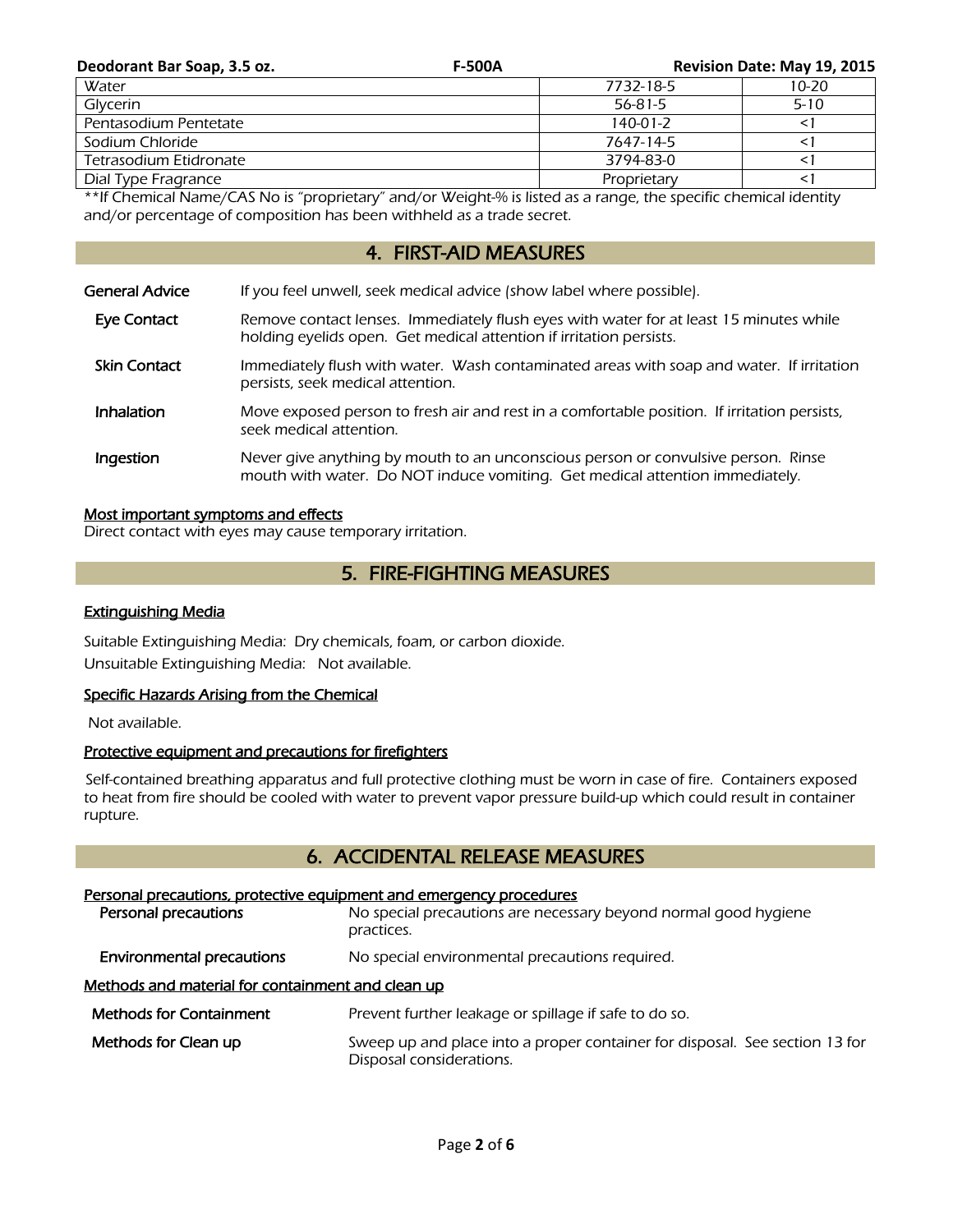#### Precautions for safe handling

Keep this product from heat, sparks, or open flame. Avoid contact with skin and eyes. Wash thoroughly after handling. Wash hands before eating, drinking, smoking, or using toilet facilities. As with all chemicals, good industrial hygiene practices should be followed when handling this material.

#### Conditions for safe storage, including any incompatibilities

DO NOT CONTAMINATE WATER, FOOD OR FEED BY STORAGE OR DISPOSAL. Keep the container tightly closed and in a cool, well-ventilated place. Keep away from moisture.

# 8. EXPOSURE CONTROLS/PERSONAL PROTECTION

### Exposure Guidelines

| Chemical Name          | <b>ACGIH, TLV</b> | OSHA, PEL                                                                  | Carcinogen |
|------------------------|-------------------|----------------------------------------------------------------------------|------------|
| Glycerin (CAS 56-81-5) | N/A               | 5 mg/m <sup>3</sup> Respirable Fraction<br>15 mg/m <sup>2</sup> Total Dust | N/A        |

#### Appropriate engineering controls

| <b>Engineering Controls</b>           | Use only in well- ventilated areas. Local exhaust is suggested for use, where<br>possible, in enclosed or confined spaces.       |
|---------------------------------------|----------------------------------------------------------------------------------------------------------------------------------|
|                                       | Individual protection measures, such as personal protective equipment                                                            |
| Eye/Face Protection                   | Safety glasses wit side shields or chemical goggles.                                                                             |
| Skin and Body Protection              | Use chemical resistant gloves                                                                                                    |
| <b>Respiratory Protection</b>         | Not needed under normal and intended conditions of product use.                                                                  |
| <b>General Hygiene Considerations</b> | Wear appropriate clothing to guard against splashing. Maintain eye wash<br>fountain and quick drench safety shower in work area. |

### 9. PHYSICAL AND CHEMICAL PROPERTIES

### **Appearance**

| <b>Physical State</b><br>Color                                                                                                                                                                                                                                                                                                        | Solid<br>White                                                                                                                                                                          | Odor<br><b>Odor Threshold</b> | Mild Soap<br>Not Determined |
|---------------------------------------------------------------------------------------------------------------------------------------------------------------------------------------------------------------------------------------------------------------------------------------------------------------------------------------|-----------------------------------------------------------------------------------------------------------------------------------------------------------------------------------------|-------------------------------|-----------------------------|
| <b>Property</b>                                                                                                                                                                                                                                                                                                                       | <b>Values</b>                                                                                                                                                                           | <b>Remarks - Method</b>       |                             |
| рH<br><b>Melting Point/Freezing Point</b><br>Boiling Point/Boiling Range<br><b>Flash Point</b><br><b>Evaporation Rate</b><br>Flammability (Solid, Gas)<br><b>Upper Flammability Limits</b><br><b>Lower Flammability Limits</b><br><b>Vapor Pressure</b><br><b>Vapor Density</b><br><b>Specific Gravity</b><br><b>Water Solubility</b> | $9 - 10$<br>Not Available<br>Not Available<br>Not Available<br>Not Available<br>Non-Flammable<br>Not Available<br>Not Available<br>Not Available<br>Not Available<br>1.04<br>Moderately | 1% solution                   |                             |
| Solubility in other solvents                                                                                                                                                                                                                                                                                                          | Not Available                                                                                                                                                                           |                               |                             |
| <b>Partition Coefficient</b>                                                                                                                                                                                                                                                                                                          | Not Available                                                                                                                                                                           |                               |                             |
| <b>Auto-ignition Temperature</b>                                                                                                                                                                                                                                                                                                      | Not Available                                                                                                                                                                           |                               |                             |
| <b>Decomposition Temperature</b>                                                                                                                                                                                                                                                                                                      | Not Available                                                                                                                                                                           |                               |                             |
| <b>Kinematic Viscosity</b>                                                                                                                                                                                                                                                                                                            | Not Available                                                                                                                                                                           |                               |                             |
| <b>Dynamic Viscosity</b>                                                                                                                                                                                                                                                                                                              | Not Available                                                                                                                                                                           |                               |                             |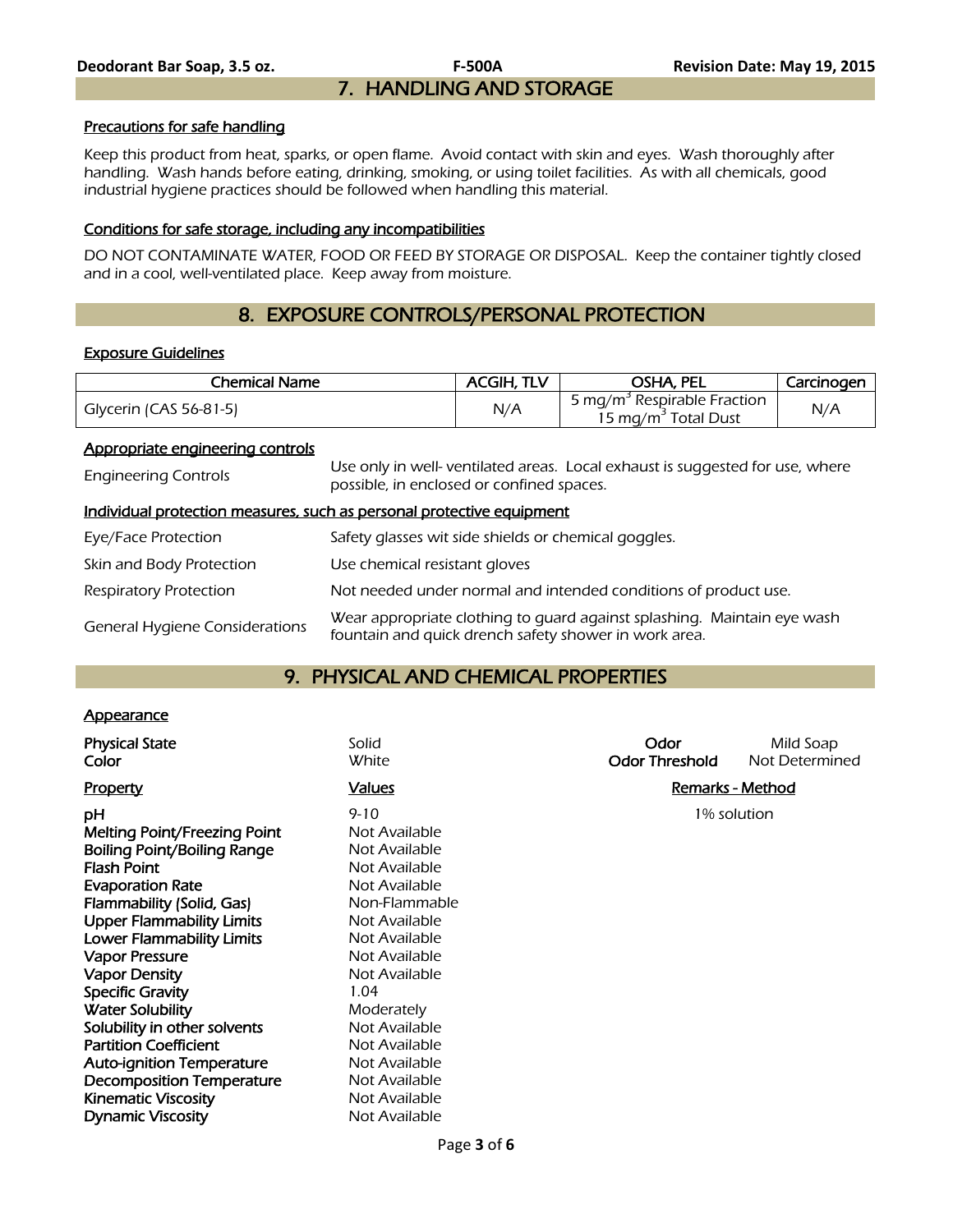### 10. STABILITY AND REACTIVITY

| Reactivity                              | Stable under normal conditions. |
|-----------------------------------------|---------------------------------|
| <b>Chemical Stability</b>               | The product is stable.          |
| <b>Conditions to Avoid</b>              | Not Available                   |
| Incompatible materials                  | Not Available                   |
| <b>Hazardous Decomposition Products</b> | Not Available                   |
| Hazardous Polymerization                | Will not occur.                 |

### 11. TOXICOLOGICAL INFORMATION

| Carcinogenicity |  |
|-----------------|--|
|                 |  |

Not listed as carcinogenic according to IARC, NTP, or OSHA.

### Information on likely routes of exposure

| Ingestion    | May cause discomfort if swallowed                             |
|--------------|---------------------------------------------------------------|
| Inhalation   | Solid bars: No adverse effects due to inhalation are expected |
| Skin Contact | Prolonged skin contact may cause temporary irritation         |
| Eve Contact  | Direct contact with eyes may cause temporary irritation       |

#### Symptoms related to the physical, chemical, and toxicological characteristics

 Direct contact with eyes may cause temporary irritation. Exposure may cause temporary irritation, redness, or discomfort.

| Information on toxicological effects<br>Acute toxicity<br>Components<br>Sodium Chloride (CAS 7647-14-5)<br>Acute | <b>Species</b>                                        | <b>Test Results</b>      |
|------------------------------------------------------------------------------------------------------------------|-------------------------------------------------------|--------------------------|
| Oral<br>LD50                                                                                                     | Mouse<br>Rat                                          | 4000 mg/kg<br>3000 mg/kg |
| Other<br>LD50                                                                                                    | Mouse                                                 | 2602 mg/kg               |
| Skin Corrosion/Irritation                                                                                        | Prolonged skin contact may cause temporary irritation |                          |

Serious Eye Damage/Irritation Direct contact with eyes may cause temporary irritation Aspiration Hazard **Due to the physical form of this product** it is not an aspiration hazard

### 12. ECOLOGICAL INFORMATION

### Ectotoxicity (Aquatic and Terrestrial)

The product is not classified as environmentally hazardous. However, this does no exclude the possibility that large or frequent spills can have a harmful or damaging effect on the environment.

| Components                          |                                 | <b>Species</b> | <b>Test Results</b>      |
|-------------------------------------|---------------------------------|----------------|--------------------------|
| Pentasodium Penetate (CAS 140-01-2) |                                 |                |                          |
| <b>Aquatic</b>                      |                                 |                |                          |
| Fish                                | LC50                            | Bluegill       | 1005-1250 mg/l, 48 hours |
| <b>Aquatic</b>                      | Sodium Chloride (CAS 7647-14-5) |                |                          |
|                                     |                                 |                |                          |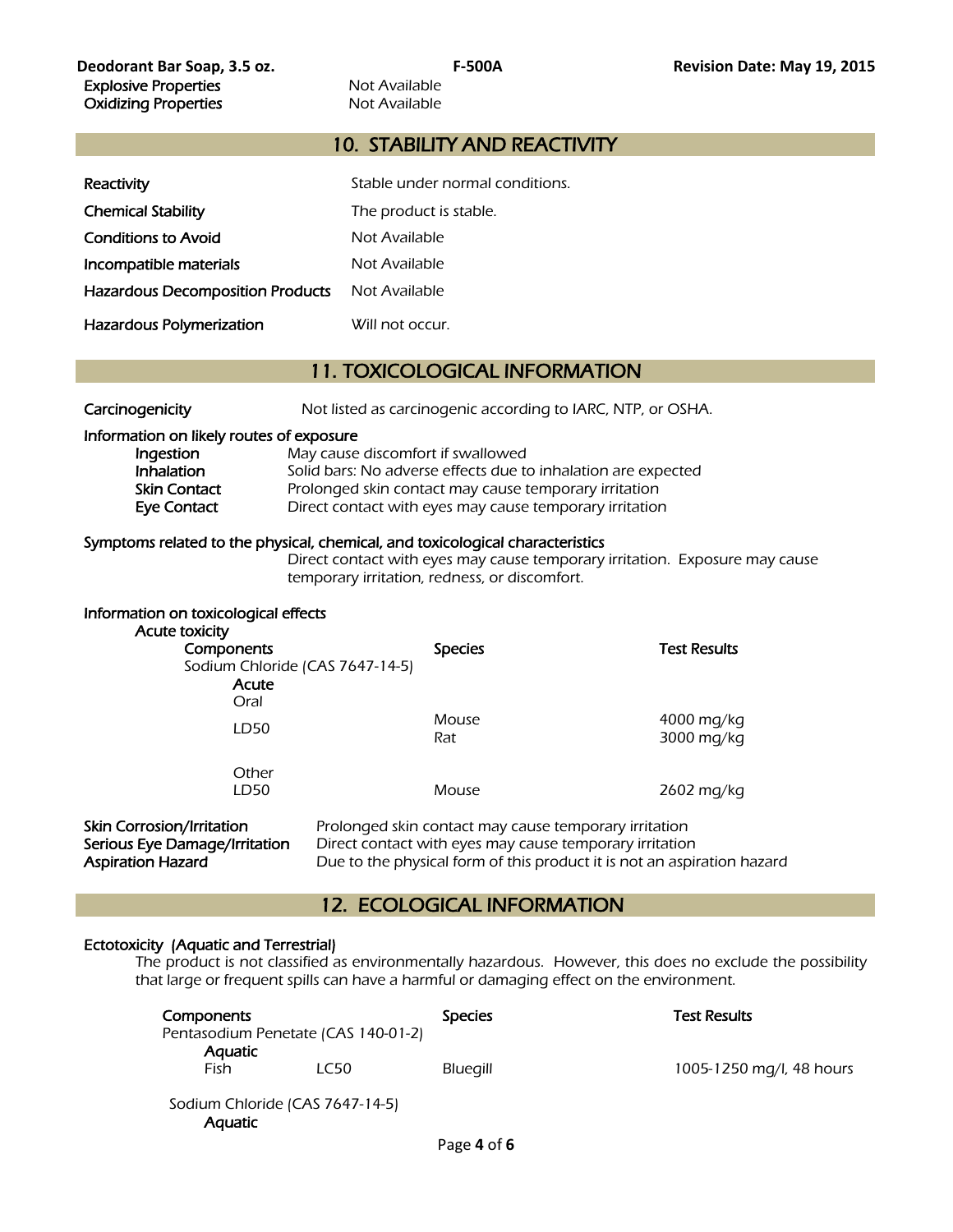**Deodorant Bar Soap, 3.5 oz. F-500A Revision Date: May 19, 2015** Crustacea EC50 Water Flea 340.7-469.2 mg/l, 48 hours Fish LC50 Fathead Minnow 6020-7070 mg/l, 96 hours

# 13. DISPOSAL CONSIDERATIONS

### Container Disposal

Empty container or liner may retain some product residues, this material should be disposed of in a safe manner. Containers or liners should be taken to an approved waste handling site for recycling or disposal.

### Product Disposal

Collect and reclaim any leftover product and dispose of in a sealed container to a licensed waste disposal site. Always dispose of chemical materials in accordance with federal, state, and local regulations.

# 14. TRANSPORT INFORMATION

| <b>Note</b>                | Please see current shipping paper for most up to date shipping information, including<br>exemptions and special circumstances. |
|----------------------------|--------------------------------------------------------------------------------------------------------------------------------|
| DOT I.D. Number            | Not Available                                                                                                                  |
| DOT Proper Shipping Name   | Not Available                                                                                                                  |
| <b>DOT Hazard Classes:</b> | Not Available                                                                                                                  |
| US DOT                     | Not Available                                                                                                                  |
| Road (ADR)                 | Not Available                                                                                                                  |
| Air (ICAO/IMDG)            | Not Available                                                                                                                  |
| Sea (IMO/IMDG)             | Not Available                                                                                                                  |
| Packing Group              | Not Available                                                                                                                  |
| <b>DOT Label</b>           | Not Available                                                                                                                  |

# 15. REGULATORY INFORMATION

### U.S. Federal Regulations

Not Applicable

### OSHA Hazard Communication Standard (26 CFR 1910.1200)

( ) Hazardous ( X ) Non- Hazardous

### SARA TITLE III

| Extremely Hazardous Substances: None                                   |
|------------------------------------------------------------------------|
| Section 311/312 (40CFR370) Hazardous Categories:                       |
| (X) None () Acute () Chronic () Fire () Pressure () Reactive           |
| Contains the following SARA 313 Toxic Release Chemicals: Not Regulated |
|                                                                        |

### **CERCLA**

CERCLA Regulatory Not Applicable

### US State Regulations

| setts RTK<br>Massach<br>rnusetts | <b>New Jersey RTK</b>               | Pennsylvania RTK                          | Island RTK<br>noae |
|----------------------------------|-------------------------------------|-------------------------------------------|--------------------|
| А'<br>ulvcerirـ<br>56-81-51      | ∙erır<br>٦lV<br>$\mathbf{A}$<br>המר | Arrr<br>٦lV<br>$\Delta \setminus$<br>א-חר | . Regulated<br>NOt |

### California Prop 65

This product is not known to contain any chemicals currently listed as carcinogens or reproductive toxins.

### **TSCA**

# International Inventories

United States & Puerto Rico

This product complies with the inventory requirements administered by the governing countries.